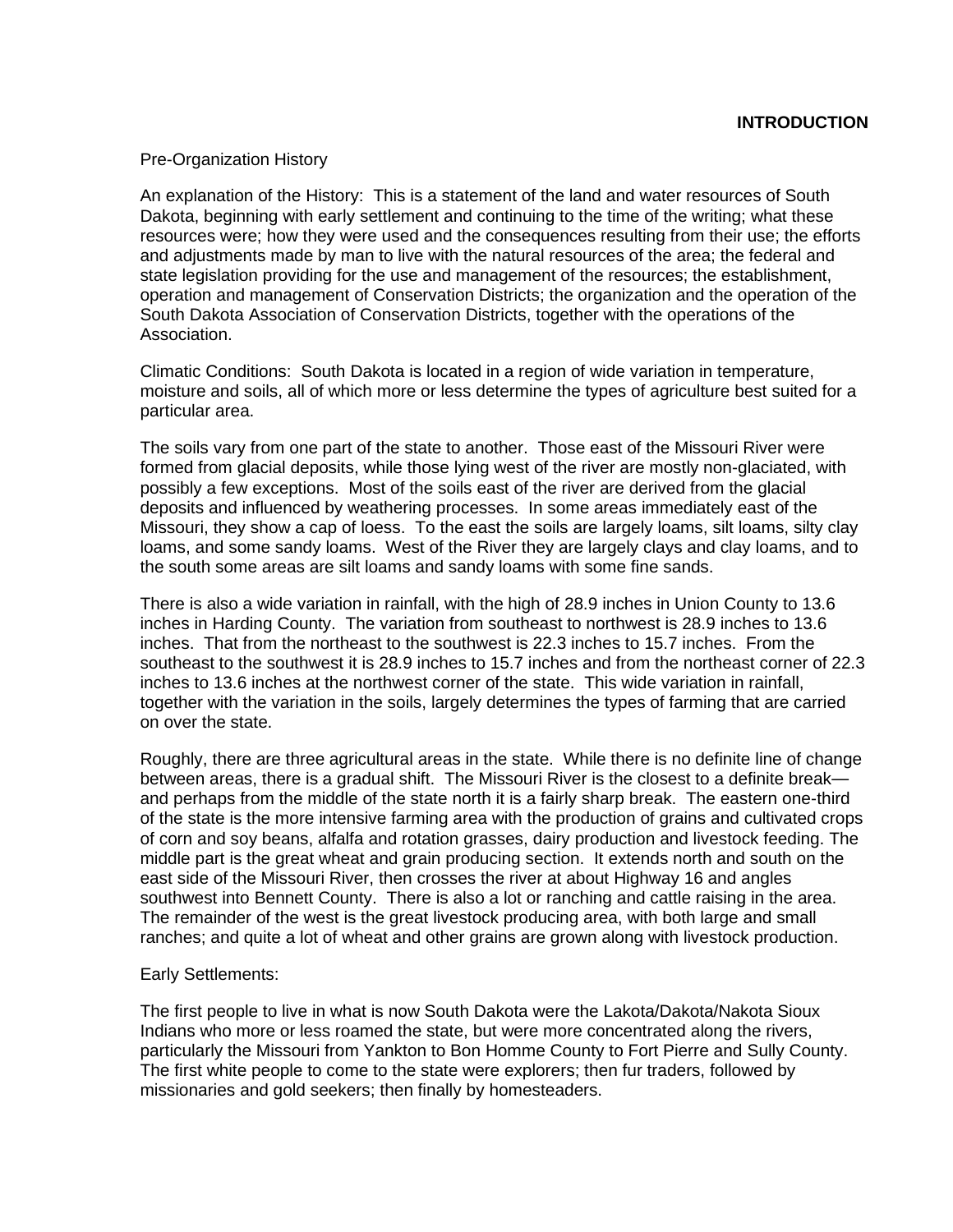The first permanent homesteaders came to Yankton in 1858 and then migrated north and west along the Missouri River. Settlers came to Sioux Falls in 1856 and Medary in Brookings County in 1857, but were driven out by the Sioux. By 1869 the settlers began to move back and remained permanently. The early settlers of the western part of the state came seeking gold in the Black Hills beginning in 1874.

Most of the real homesteaders came from the agricultural states immediately to the east and south and were seeking land where they could establish homes and make a livelihood from the land. They found resources that were very attractive to them, such as a deep dark grass, early, medium and late grasses, more or less mixed together. They found lakes and rivers and creeks as a source of water; and animals, birds and fish to help with the family food supply.

As the eastern part of the state became settled and the homesteaders pushed westward, they found these same resources, only not quite so plentiful. And so the type of agriculture needed to be adjusted to fit the climate. Then they found the western one-third of the state to be much more suitable for livestock production chiefly, along with some grain farming. The water supply was more limited and needed to be supplemented by shallow wells and deep wells and by the construction of dams, particularly in the central and western parts of the state.

The early settlers came largely from the states to the east and south, and were mostly sons and daughters of pioneers; pioneers, many of whose ancestry traces back to immigrants from western and northern European countries; ancestors who loved the land and came to a new world to find land for themselves and their families. They had a farming background. They were mostly farmers, but not all. Some were teachers, some were business people, some were office workers, and some were laborers. They all came to get land, and to farm the land and to establish homes for themselves and their families.

At the time of the early settlement, there was very little scientific information about soil and its management or moisture management available to people other than college and university professors of soils. And so until this time the people looked to the states to the east for farming information. That proved quite satisfactory for a generation or more—until the early 1930's when a prolonged period of low rainfall and high winds appeared. Soon the lack of moisture prevented the growth of sufficient cover to protect the fields from damage by wind and water erosion. The many years of cropping had reduced the organic matter supple in the soil, thus reducing the soil to a condition where it was susceptible to both wind and water erosion.

Disastrous erosion occurred over the entire state, with the most serious erosion on the more sandy textured soils. Grasslands and ranges also suffered, first from extended overgrazing and then from erosion due to insufficient grass cover, also resulting from overgrazing.

Economic disaster resulted from a prolonged lack of income. Many farmers lost the farms and moved from the land in search of employment. Business in towns and cities suffered. Local, county, state and federal officials became concerned and began to search for remedies.

As the erosion conditions progressed and became more acute, the farmers and ranchers decided to take their problems direct to Washington and present them to the Secretary of Agriculture and ask for immediate assistance. In March, 1935, representative farmers from every county in South Dakota made a trip to Washington and presented their problems to government officials. The officials informed these people of federal programs for agriculture that had been enacted in previous years. The people wanted these programs implemented.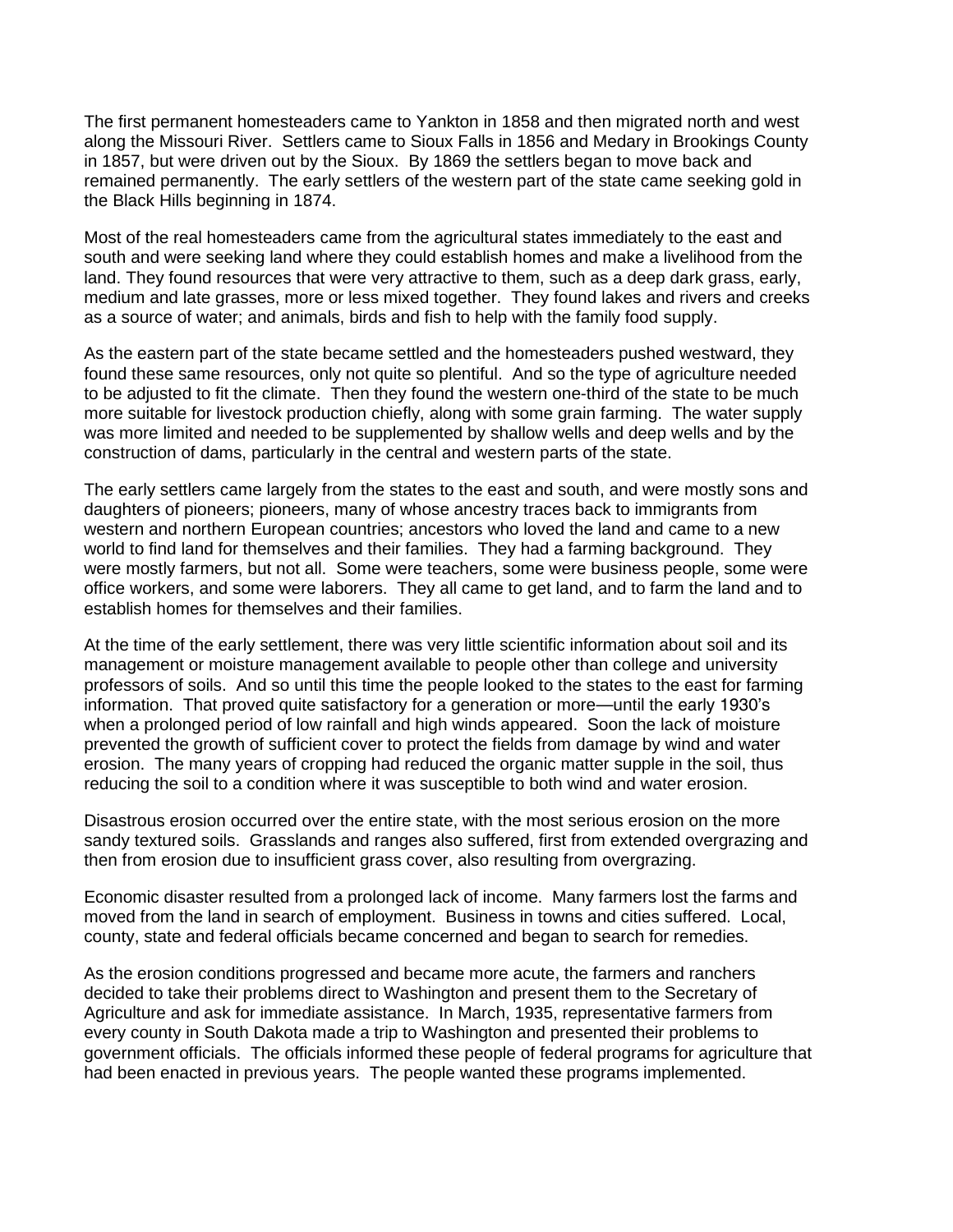Many years before some federal leaders began to think about the development programs leading toward the conservation the nation's natural resources. First they were interested in timber resources, then minerals, water, and finally soil.

Probably the first indication of widespread public interest in conservation came from a White House conference of governors called by Theodore Roosevelt in 1908 and was attended by scientists, specialists, industrialists, economists, politicians, and others. The first interest seemed to be in forestry and wildlife; then conservation of public lands received attention, and later water conservation on reclamation projects.

Nation-wide Activities Established

An appropriation in 1929 provided for conducting soil erosion investigations. Soil erosion experiment stations were set up under the Bureau of Soils.

In 1933, the Soil Erosion Service was established to conduct erosion control investigations, under the Department of Interior.

In 1935, the name of the Soil Erosion Service was changed to the Soil Conservation Service. The legislation which set up the Soil Erosion Service provided for establishing erosion control demonstration projects where erosion control practices were used as demonstrations; and also provided for CCC camps to supply the labor and machinery to conduct this demonstration work.

On January 18, 1935, H.J. Clemmer was appointed Regional Director for the Soil Conservation Service in South Dakota. He opened an office in Huron early in the spring of 1935. This served both as a Regional and Project Office during the period 1935-36.

Early in 1936 the Regional Office was moved to Rapid City where it remained until the spring of 1939 when it was moved to Lincoln, Nebraska.

Mr. A.D. Ellison, State Coordinator in 1936, was also assigned as Project Manager at Huron. Early in 1938 he moved to Rapid City as assistant to Mr. Clemmer. Mr. Ross D. Davies succeeded him as State Coordinator with his office in Brookings. Mr. Roy Graves became the Project Manager at Huron.

## Demonstration Projects

The first erosion control demonstration project established in the state was known as Wolsey-Shue Creek. It comprised 190,000 acres in the Wolsey area and the area east and northeast of Huron in the Shue Creek Watershed. When establishing the project it was noted that 28 percent of the area had been severely eroded and about 50 percent subject to severe wind erosion. The primary objective was to provide assistance to farmers in the use of various methods and practices which would demonstrate the control of wind erosion.

To receive this assistance, farmers entered into cooperative agreements with the Soil Conservation Service. The agreement also listed the practices that were to be installed. Wind strip cropping, rough tillage, and field windbreaks were found to be the most effective practices to combat wind erosion. Pasture management practices including contour furrows and pitting were used for moisture conservation. Numerous dams were also built.

The Winner-Dixon project was started in October 1935 with headquarters at Winner. Portions of Tripp and Gregory counties made up the area of 49,280 acres. It also suffered severe wind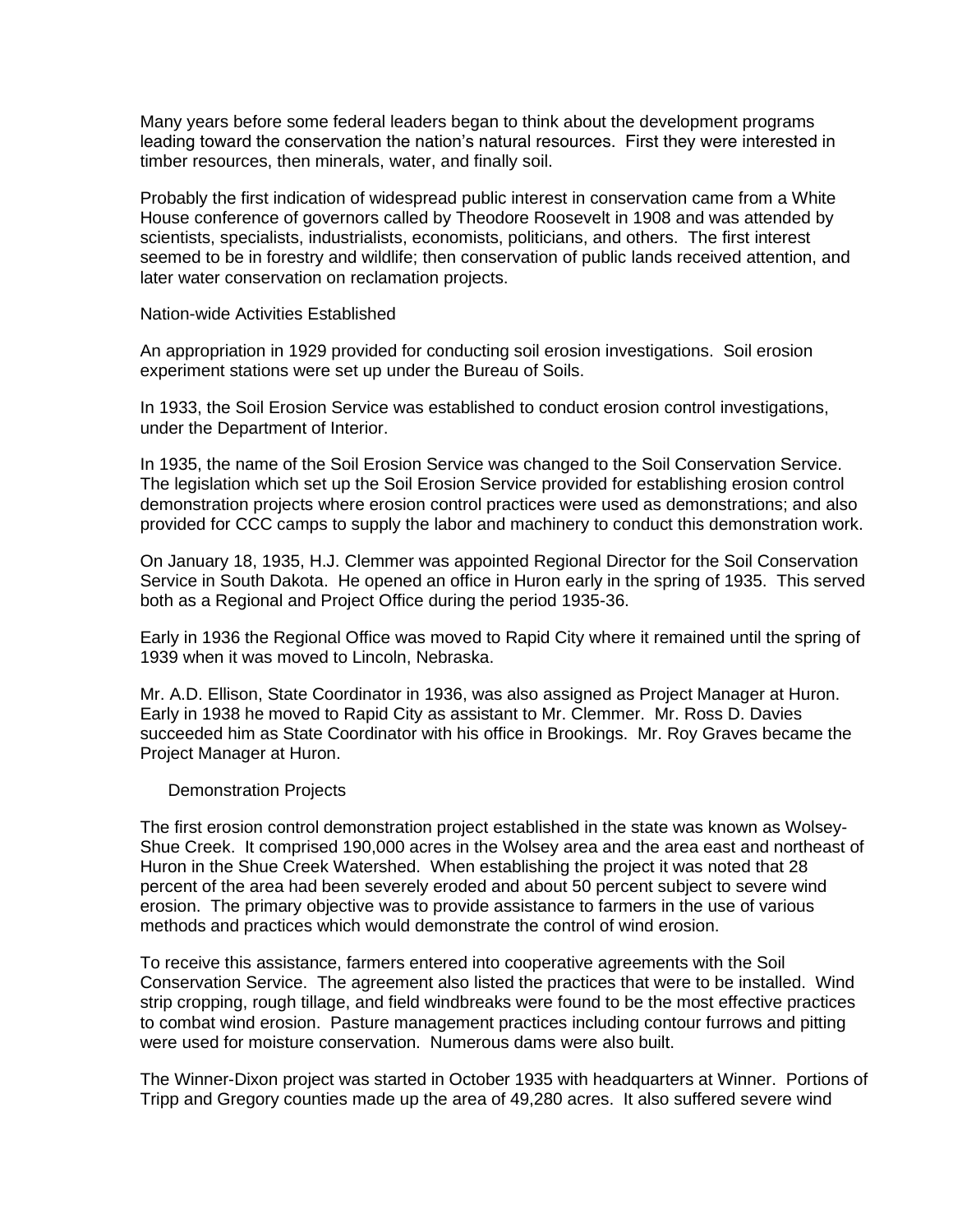erosion damage in the 1930's, especially in 1934, 1935, and 1936. Consequently, many of the same practices and techniques used at Huron were applied here. Water erosion was an added problem on the sloping lands. To combat this, contouring and contour strip cropping with terracing was needed. Many of the project plans developed included these practices and demonstrated the importance of these practices in combating water erosion. The first Project Manager was L.M. Sloan who had worked for a few months in the Huron office.

The Demonstration Projects functioned as such until after the conservation districts were getting organized. They had served their purpose—to demonstrate how erosion, both wind and water, could be controlled through the use of various conservation practices.

Civilian Conservation Corps Camps

These camps became an important cog in the conservation "Wheel of Progress" in 1935. Their dual objective was to help conserve the soil and provide needed employment to the nation's youth and veterans of World War I.

South Dakota had four camps assigned to the Soil Conservation Service. These were located at Alcester, Huron, Chamberlain, and Sturgis. There were side camps at Vermillion, Miller, and Presho. Mr. D.A. Williams served as the Superintendent of the camp at Presho in his early days with the Service.

CCC camp operations were joint endeavors between the United States Army and federal agencies responsible for conservation of the nation's land, water, and plant resources. In the Department of Agriculture, the two agencies were the Forest Service and the Soil Conservation Service. In the Department of Interior, it was the National Park Service.

The United States Army was responsible for the general administration of enrollees in the camps. The Soil Conservation Service provided for and supervised jobs in which the enrollees were engaged in the field.

Alcester –  $SCS-3$ -2746<sup>th</sup> Company

The Camp was established in June 1935. A side camp was set up at Vermillion in the spring of 1937 on an 80 acre nursery project. Mr. John Sponsler was the first camp superintendent. Mr. E.C. Bjorklund, who was the camp superintendent at Huron, replaced him in August 1938.

The main project consisted of the application of conservation practices on the farm lands in Union, Lincoln, and Clay counties. The enrollees constructed dams, sod waterways, grade stabilization structures, and terraces. They planted trees and renovated the old woodland areas. The nursery at Vermillion grew trees for use in conservation work in South Dakota and adjacent states. The camp was phased out early in 1941.

Chamberlain –  $SCS-1$ -4726<sup>th</sup> Company

The camp was established in July 1935. Mr. Taylor S. Solem was the camp superintendent. The primary project was the construction of an earth dam on Crow Creek. Other activities involved conservation practices on farm and ranch lands in Brule, Buffalo, and Lyman counties. The camp was closed out in 1940.